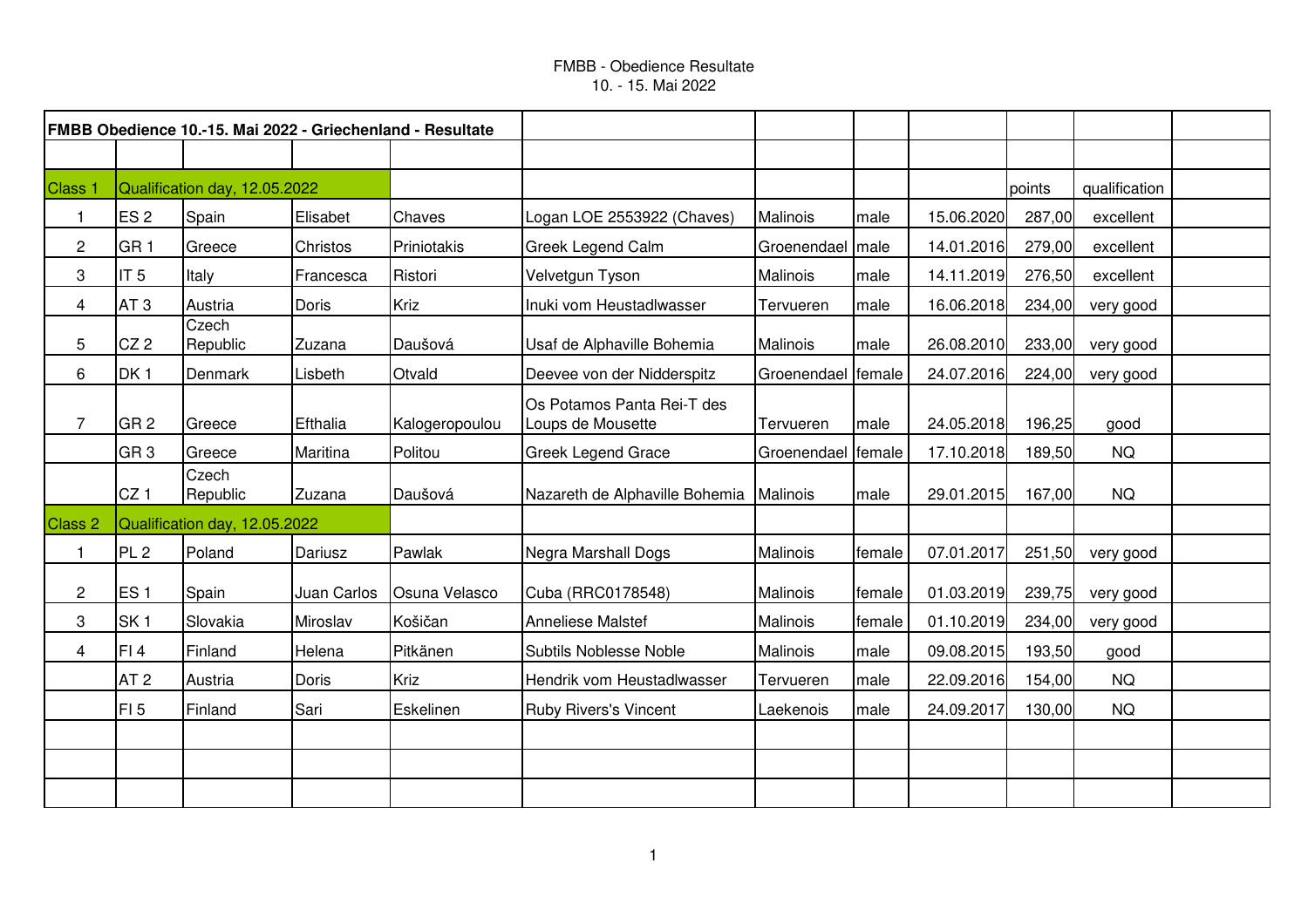| Class 3            | Qualification day, 13.05.2022 |                   |              |              |                                          |                    |        |            |        |           |  |
|--------------------|-------------------------------|-------------------|--------------|--------------|------------------------------------------|--------------------|--------|------------|--------|-----------|--|
| 1                  | FR <sub>2</sub>               | France            | Frédérique   | Delamarre    | Lloyd de la Nouvelle Demeure             | Tervueren          | female | 23.11.2015 | 286,00 | excellent |  |
| $\overline{c}$     | SI <sub>1</sub>               | Slovenia          | <b>Stasa</b> | Pardubsky    | Bellatrix Canis Aemona                   | Malinois           | female | 28.08.2016 | 269,00 | excellent |  |
| 3                  | IT <sub>1</sub>               | Italy             | Anna Maria   | Cini         | Velvetgun Just for me                    | Malinois           | female | 16.10.2014 | 262,00 | excellent |  |
| 4                  | IT <sub>2</sub>               | Italy             | Giuseppina   | Lazzarin     | Yutadarkface                             | Malinois           | female | 15.11.2016 | 256,00 | excellent |  |
| 5                  | IT <sub>4</sub>               | Italy             | Alberto      | Gelati       | Velvetgun Masud                          | Malinois           | male   | 12.07.2016 | 255,00 | very good |  |
| 6                  | IT <sub>3</sub>               | Italy             | Monica       | Ninghetto    | Velvetgun Jazz                           | Malinois           | male   | 16.10.2014 | 240,50 | very good |  |
| $\overline{7}$     | FI3                           | Finland           | Pernilla     | Tallberg     | Macnillian You'll Never Walk<br>Alone    | Tervueren          | female | 07.11.2016 | 238,50 | very good |  |
| 8                  | AT <sub>1</sub>               | Austria           | Petra        | Florschütz   | <b>Akira Crazy Duck</b>                  | Malinois           | female | 27.05.2016 | 234,50 | very good |  |
| 9                  | FR <sub>1</sub>               | France            | Laurence     | Trassoudaine | Mila de L'Esquisse Sauvage               | Malinois           | female | 08.08.2016 | 225,00 | very good |  |
| 10                 | NL <sub>1</sub>               | Netherlands       | Thea         | van Niekerk  | Black Pearl Pella von der<br>Nidderspitz | Groenendael female |        | 12.02.2013 | 218,00 | good      |  |
| 11                 | FI <sub>1</sub>               | Finland           | Pernilla     | Tallberg     | Flying Orange de Haute Volée             | Tervueren          | female | 03.10.2012 | 203,00 | good      |  |
| 12                 | FI2                           | Finland           | Mari         | Alajääski    | Tämä on Juhlavieras                      | Malinois           | female | 21.05.2015 | 200,00 | good      |  |
|                    | PL <sub>1</sub>               | Poland            | Karolina     | Rogowska     | Doris Argilla Rossa                      | Malinois           | female | 07.02.2017 | 173,00 | <b>NQ</b> |  |
|                    | DE <sub>2</sub>               | Germany           | Meyer        | Dr. Maria    | Argos vom Haus Edental                   | Malinois           | male   | 21.01.2016 | 104,50 | <b>NQ</b> |  |
| Class <sub>1</sub> | Finals, 14.05.2022            |                   |              |              |                                          |                    |        |            |        |           |  |
| $\mathbf 1$        | GR <sub>1</sub>               | Greece            | Christos     | Priniotakis  | <b>Greek Legend Calm</b>                 | Groenendael        | male   | 14.01.2016 | 273,50 | excellent |  |
| $\overline{c}$     | IT <sub>5</sub>               | Italy             | Francesca    | Ristori      | Velvetgun Tyson                          | Malinois           | male   | 14.11.2019 | 272,25 | excellent |  |
| 3                  | ES <sub>2</sub>               | Spain             | Elisabet     | Chaves       | Logan LOE 2553922 (Chaves)               | Malinois           | male   | 15.06.2020 | 246,00 | very good |  |
| 4                  | CZ2                           | Czech<br>Republic | Zuzana       | Daušová      | Usaf de Alphaville Bohemia               | Malinois           | male   | 26.08.2010 | 231,75 | very good |  |
| 5                  | DK <sub>1</sub>               | Denmark           | Lisbeth      | Otvald       | Deevee von der Nidderspitz               | Groenendael        | female | 24.07.2016 | 230,00 | very good |  |
| 6                  | AT <sub>3</sub>               | Austria           | Doris        | Kriz         | Inuki vom Heustadlwasser                 | Tervueren          | male   | 16.06.2018 | 225,25 | very good |  |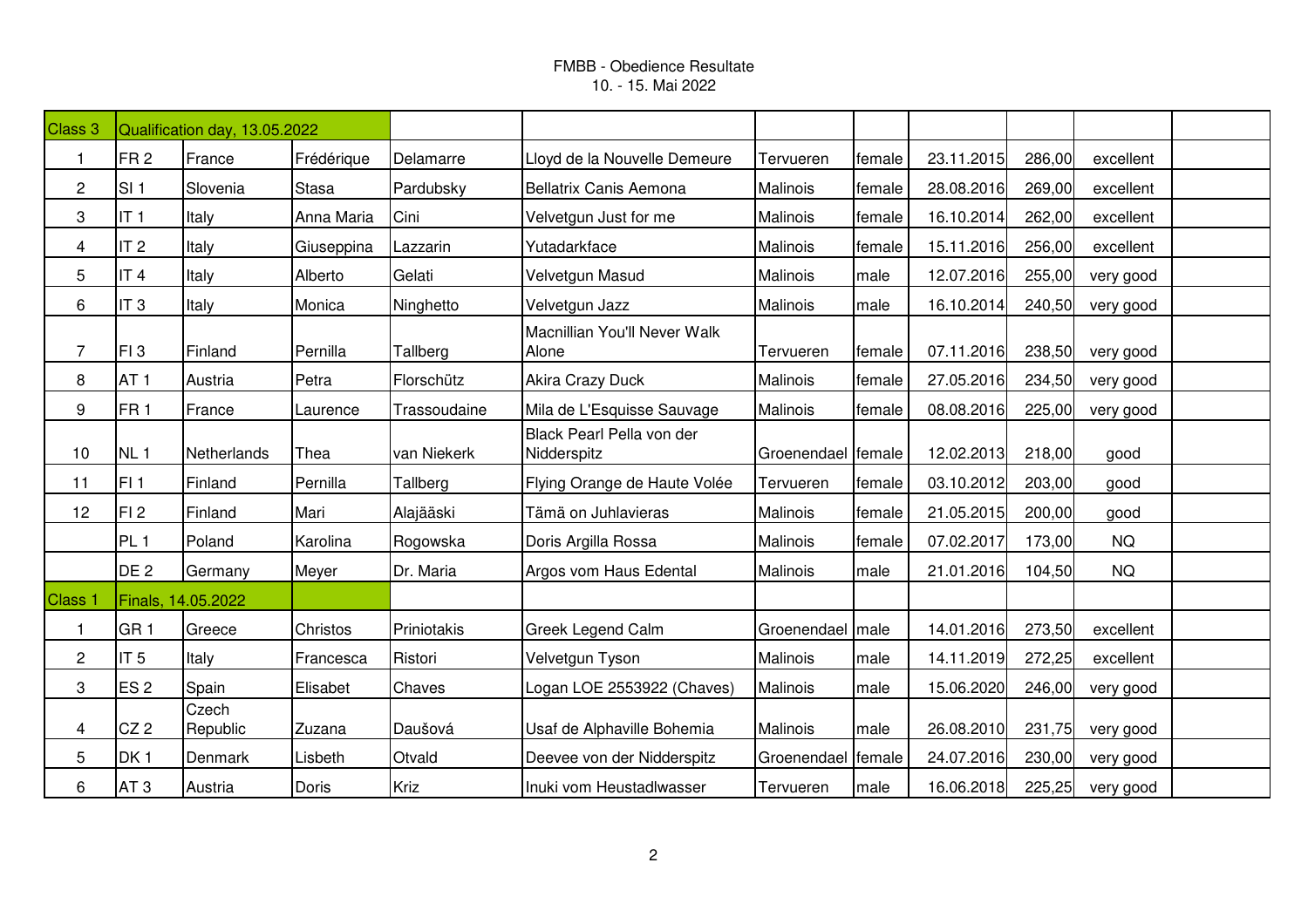| $\overline{7}$ | GR <sub>2</sub>    | Greece            | Efthalia     | Kalogeropoulou | Os Potamos Panta Rei-T des<br>Loups de Mousette | Tervueren          | male   | 24.05.2018 | 220,00 | good      |  |
|----------------|--------------------|-------------------|--------------|----------------|-------------------------------------------------|--------------------|--------|------------|--------|-----------|--|
| 8              | CZ <sub>1</sub>    | Czech<br>Republic | Zuzana       | Daušová        | Nazareth de Alphaville Bohemia                  | Malinois           | male   | 29.01.2015 | 210,75 | good      |  |
|                | GR <sub>3</sub>    | Greece            | Maritina     | Politou        | <b>Greek Legend Grace</b>                       | Groenendael female |        | 17.10.2018 | 158,50 | <b>NQ</b> |  |
|                |                    |                   |              |                |                                                 |                    |        |            |        |           |  |
| Class 2        | Finals, 14.05.2022 |                   |              |                |                                                 |                    |        |            |        |           |  |
| $\mathbf{1}$   | SK <sub>1</sub>    | Slovakia          | Miroslav     | Košičan        | <b>Anneliese Malstef</b>                        | Malinois           | female | 01.10.2019 | 259,25 | excellent |  |
| $\overline{2}$ | ES <sub>1</sub>    | Spain             | Juan Carlos  | Osuna Velasco  | Cuba (RRC0178548)                               | Malinois           | female | 01.03.2019 | 256,50 | excellent |  |
| 3              | PL <sub>2</sub>    | Poland            | Dariusz      | Pawlak         | Negra Marshall Dogs                             | Malinois           | female | 07.01.2017 | 232,25 | very good |  |
|                | FI <sub>5</sub>    | Finland           | Sari         | Eskelinen      | <b>Ruby Rivers's Vincent</b>                    | Laekenois          | male   | 24.09.2017 | 191,25 | <b>NQ</b> |  |
|                | AT <sub>2</sub>    | Austria           | <b>Doris</b> | Kriz           | Hendrik vom Heustadlwasser                      | Tervueren          | male   | 22.09.2016 | 175,00 | <b>NQ</b> |  |
|                | FI4                | Finland           | Helena       | Pitkänen       | Subtils Noblesse Noble                          | Malinois           | male   | 09.08.2015 | 141,25 | <b>NQ</b> |  |
| Class 3        | Finals, 15.05.2022 |                   |              |                |                                                 |                    |        |            |        |           |  |
| 1              | $FR-2$             | France            | Frédérique   | Delamarre      | Lloyd de la Nouvelle Demeure                    | Tervueren          | female | 23.11.2015 | 287,00 | excellent |  |
| $\overline{c}$ | IT <sub>2</sub>    | Italy             | Giuseppina   | Lazzarin       | Yutadarkface                                    | Malinois           | female | 15.11.2016 | 259,50 | excellent |  |
| 3              | IT <sub>1</sub>    | Italy             | Anna Maria   | Cini           | Velvetgun Just for me                           | Malinois           | female | 16.10.2014 | 251,50 | very good |  |
| 4              | $FR-1$             | France            | Laurence     | Trassoudaine   | Mila de L'Esquisse Sauvage                      | Malinois           | female | 08.08.2016 | 241,50 | very good |  |
| 5              | FI3                | Finland           | Pernilla     | Tallberg       | Macnillian You'll Never Walk<br>Alone           | Tervueren          | female | 07.11.2016 | 233,00 | very good |  |
| 6              | IT <sub>4</sub>    | Italy             | Alberto      | Gelati         | Velvetgun Masud                                 | Malinois           | male   | 12.07.2016 | 229,50 | very good |  |
| $\overline{7}$ | AT <sub>1</sub>    | Austria           | Petra        | Florschütz     | Akira Crazy Duck                                | Malinois           | female | 27.05.2016 | 225,00 | very good |  |
| 8              | FI <sub>1</sub>    | Finland           | Pernilla     | Tallberg       | Flying Orange de Haute Volée                    | Tervueren          | female | 03.10.2012 | 213,50 | good      |  |
| 9              | IT <sub>3</sub>    | Italy             | Monica       | Ninghetto      | Velvetgun Jazz                                  | Malinois           | male   | 16.10.2014 | 209,00 | good      |  |
|                | SI <sub>1</sub>    | Slovenia          | <b>Stasa</b> | Pardubsky      | <b>Bellatrix Canis Aemona</b>                   | Malinois           | female | 28.08.2016 | 166,00 | <b>NQ</b> |  |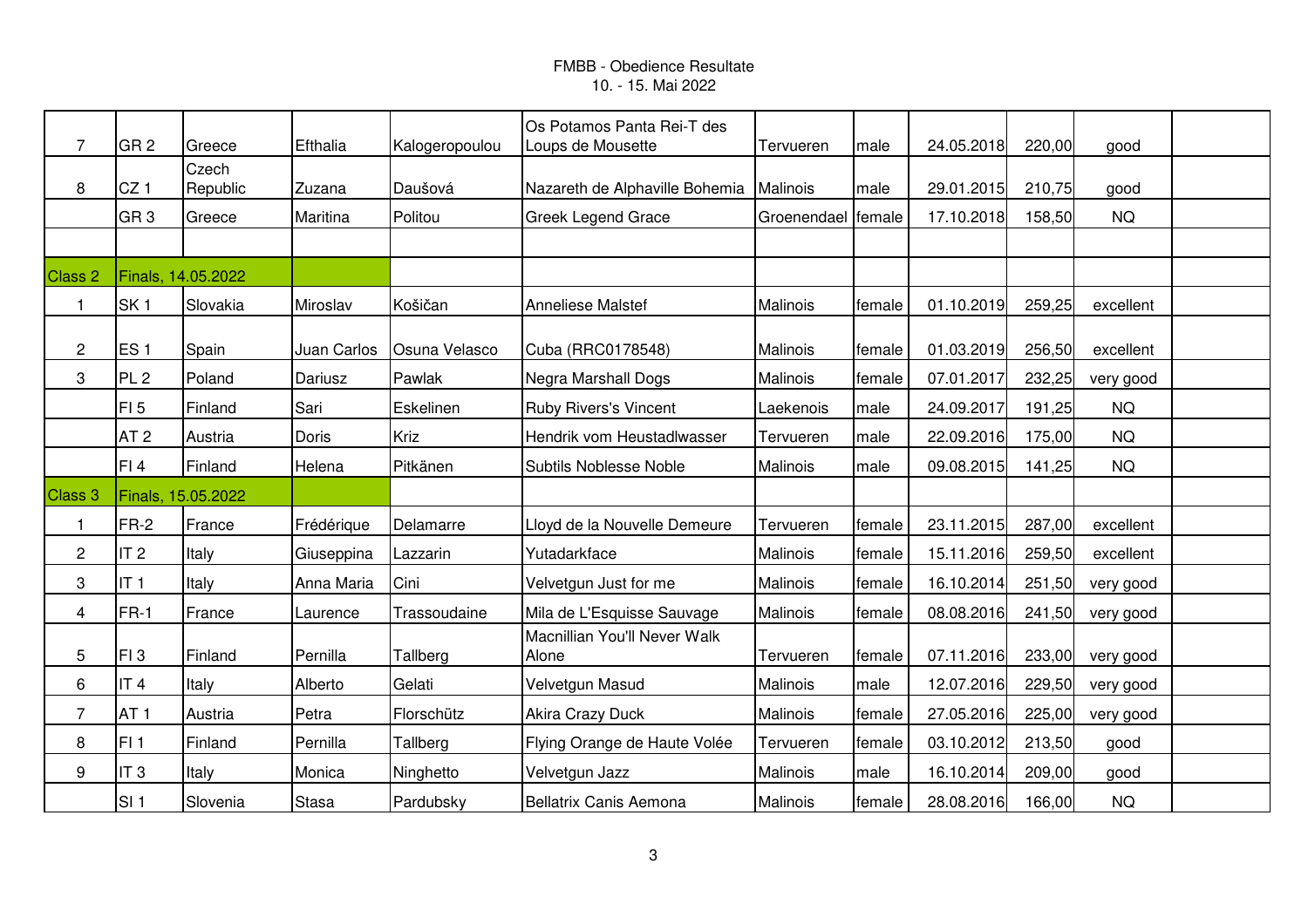|                | DE <sub>2</sub>                  | Germany                          | Meyer       | Dr. Maria      | Argos vom Haus Edental                          | Malinois           | male   | 21.01.2016 | 163,50 | <b>NQ</b> |         |
|----------------|----------------------------------|----------------------------------|-------------|----------------|-------------------------------------------------|--------------------|--------|------------|--------|-----------|---------|
|                | FI <sub>2</sub>                  | Finland                          | Mari        | Alajääski      | Tämä on Juhlavieras                             | Malinois           | female | 21.05.2015 | 160,50 | <b>NQ</b> |         |
|                | NL <sub>1</sub>                  | Netherlands                      | Thea        | van Niekerk    | Black Pearl Pella von der<br>Nidderspitz        | Groenendael female |        | 12.02.2013 | 151,50 | <b>NQ</b> |         |
|                | PL <sub>1</sub>                  | Poland                           | Karolina    | Rogowska       | Doris Argilla Rossa                             | Malinois           | female | 07.02.2017 | 128,00 | <b>NQ</b> |         |
|                |                                  |                                  |             |                |                                                 |                    |        |            |        |           |         |
| <b>Class 1</b> |                                  | <b>OVERALL RESULTS FMBB 2022</b> |             |                |                                                 |                    |        |            |        |           | Overall |
| 1              | GR <sub>1</sub>                  | Greece                           | Christos    | Priniotakis    | <b>Greek Legend Calm</b>                        | Groenendael   male |        | 14.01.2016 | 279,00 | 273,50    | 552,50  |
| $\overline{c}$ | IT <sub>5</sub>                  | Italy                            | Francesca   | Ristori        | Velvetgun Tyson                                 | Malinois           | male   | 14.11.2019 | 276,50 | 272,25    | 548,75  |
| 3              | ES <sub>2</sub>                  | Spain                            | Elisabet    | Chaves         | Logan LOE 2553922 (Chaves)                      | Malinois           | male   | 15.06.2020 | 287,00 | 246,00    | 533,00  |
| 4              | CZ2                              | Czech<br>Republic                | Zuzana      | Daušová        | Usaf de Alphaville Bohemia                      | Malinois           | male   | 26.08.2010 | 233,00 | 231,75    | 464,75  |
| 5              | AT <sub>3</sub>                  | Austria                          | Doris       | Kriz           | Inuki vom Heustadlwasser                        | Tervueren          | male   | 16.06.2018 | 234,00 | 225,25    | 459,25  |
| 6              | DK <sub>1</sub>                  | Denmark                          | Lisbeth     | Otvald         | Deevee von der Nidderspitz                      | Groenendael        | female | 24.07.2016 | 224,00 | 230,00    | 454,00  |
| $\overline{7}$ | GR <sub>2</sub>                  | Greece                           | Efthalia    | Kalogeropoulou | Os Potamos Panta Rei-T des<br>Loups de Mousette | Tervueren          | male   | 24.05.2018 | 196,25 | 220,00    | 416,25  |
| 8              | CZ <sub>1</sub>                  | Czech<br>Republic                | Zuzana      | Daušová        | Nazareth de Alphaville Bohemia                  | Malinois           | male   | 29.01.2015 | 167,00 | 210,75    | 377,75  |
| 9              | GR <sub>3</sub>                  | Greece                           | Maritina    | Politou        | <b>Greek Legend Grace</b>                       | Groenendael female |        | 17.10.2018 | 189,50 | 158,50    | 348,00  |
|                |                                  |                                  |             |                |                                                 |                    |        |            |        |           |         |
| Class 2        | <b>OVERALL RESULTS FMBB 2022</b> |                                  |             |                |                                                 |                    |        |            |        |           |         |
| $\mathbf{1}$   | ES <sub>1</sub>                  | Spain                            | Juan Carlos | Osuna Velasco  | Cuba (RRC0178548)                               | Malinois           | female | 01.03.2019 | 239,75 | 256,50    | 496,25  |
| $\overline{c}$ | SK <sub>1</sub>                  | Slovakia                         | Miroslav    | Košičan        | <b>Anneliese Malstef</b>                        | Malinois           | female | 01.10.2019 | 234,00 | 259,25    | 493,25  |
| 3              | PL <sub>2</sub>                  | Poland                           | Dariusz     | Pawlak         | Negra Marshall Dogs                             | Malinois           | female | 07.01.2017 | 251,50 | 232,25    | 483,75  |
| 4              | FI <sub>4</sub>                  | Finland                          | Helena      | Pitkänen       | Subtils Noblesse Noble                          | Malinois           | male   | 09.08.2015 | 193,50 | 141,25    | 334,75  |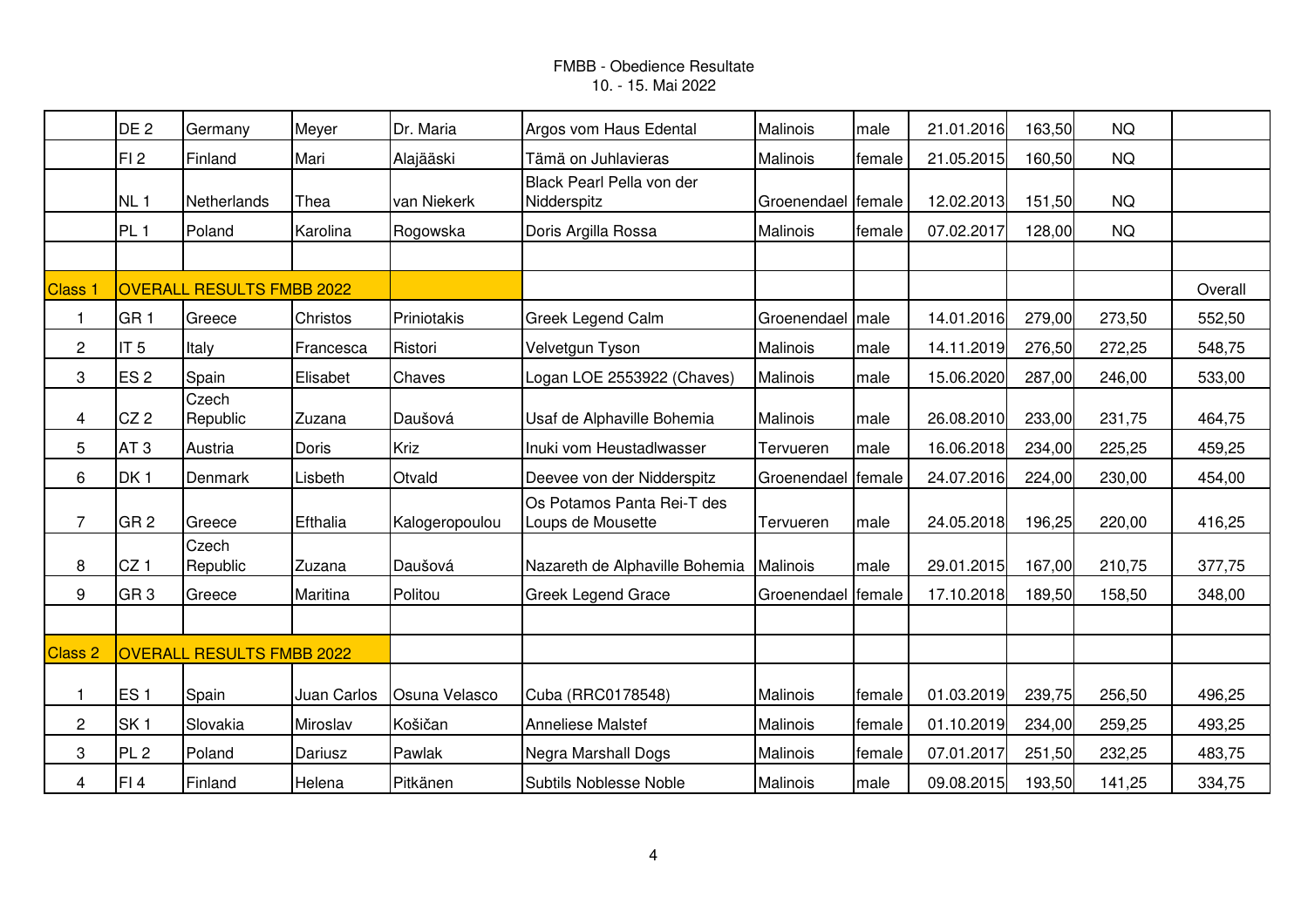| 5              | AT <sub>2</sub> | Austria                          | Doris        | Kriz         | Hendrik vom Heustadlwasser               | Tervueren          | male    | 22.09.2016 | 154,00 | 175,00 | 329,00 |
|----------------|-----------------|----------------------------------|--------------|--------------|------------------------------------------|--------------------|---------|------------|--------|--------|--------|
| 6              | FI <sub>5</sub> | Finland                          | Sari         | Eskelinen    | <b>Ruby Rivers's Vincent</b>             | Laekenois          | male    | 24.09.2017 | 130,00 | 191,25 | 321,25 |
|                |                 |                                  |              |              |                                          |                    |         |            |        |        |        |
| Class 3        |                 | <b>OVERALL RESULTS FMBB 2022</b> |              |              |                                          |                    |         |            |        |        |        |
| $\mathbf{1}$   | FR-2            | France                           | Frédérique   | Delamarre    | Lloyd de la Nouvelle Demeure             | Tervueren          | female  | 23.11.2015 | 286    | 287    | 573    |
| $\overline{c}$ | IT <sub>2</sub> | Italy                            | Giuseppina   | Lazzarin     | Yutadarkface                             | Malinois           | female  | 15.11.2016 | 256    | 259,5  | 515,5  |
| 3              | IT <sub>1</sub> | Italy                            | Anna Maria   | Cini         | Velvetgun Just for me                    | Malinois           | female  | 16.10.2014 | 262    | 251,5  | 513,5  |
| 4              | IT <sub>4</sub> | Italy                            | Alberto      | Gelati       | Velvetgun Masud                          | Malinois           | male    | 12.07.2016 | 255    | 229,5  | 484,5  |
| 5              | FI3             | Finland                          | Pernilla     | Tallberg     | Macnillian You'll Never Walk<br>Alone    | Tervueren          | female  | 07.11.2016 | 238,5  | 233    | 471,5  |
| 6              | FR-1            | France                           | Laurence     | Trassoudaine | Mila de L'Esquisse Sauvage               | Malinois           | female  | 08.08.2016 | 225    | 241,5  | 466,5  |
| $\overline{7}$ | AT <sub>1</sub> | Austria                          | Petra        | Florschütz   | <b>Akira Crazy Duck</b>                  | Malinois           | female  | 27.05.2016 | 234,5  | 225    | 459,5  |
| 8              | IT <sub>3</sub> | Italy                            | Monica       | Ninghetto    | Velvetgun Jazz                           | Malinois           | male    | 16.10.2014 | 240,5  | 209    | 449,5  |
| 9              | SI <sub>1</sub> | Slovenia                         | <b>Stasa</b> | Pardubsky    | Bellatrix Canis Aemona                   | Malinois           | female  | 28.08.2016 | 269    | 166    | 435    |
| 10             | FI <sub>1</sub> | Finland                          | Pernilla     | Tallberg     | Flying Orange de Haute Volée             | Tervueren          | lfemale | 03.10.2012 | 203    | 213,5  | 416,5  |
| 11             | NL <sub>1</sub> | Netherlands                      | Thea         | van Niekerk  | Black Pearl Pella von der<br>Nidderspitz | Groenendael female |         | 12.02.2013 | 218    | 151,5  | 369,5  |
| 12             | FI <sub>2</sub> | Finland                          | Mari         | Alajääski    | Tämä on Juhlavieras                      | Malinois           | female  | 21.05.2015 | 200    | 160,5  | 360,5  |
| 13             | PL <sub>1</sub> | Poland                           | Karolina     | Rogowska     | Doris Argilla Rossa                      | Malinois           | female  | 07.02.2017 | 173    | 128    | 301    |
| 14             | DE <sub>2</sub> | Germany                          | Meyer        | Dr. Maria    | Argos vom Haus Edental                   | Malinois           | male    | 21.01.2016 | 104,5  | 163,5  | 268    |
|                |                 |                                  |              |              |                                          |                    |         |            |        |        |        |
|                |                 |                                  |              |              |                                          |                    |         |            |        |        |        |
|                |                 |                                  |              |              |                                          |                    |         |            |        |        |        |
|                |                 |                                  |              |              |                                          |                    |         |            |        |        |        |